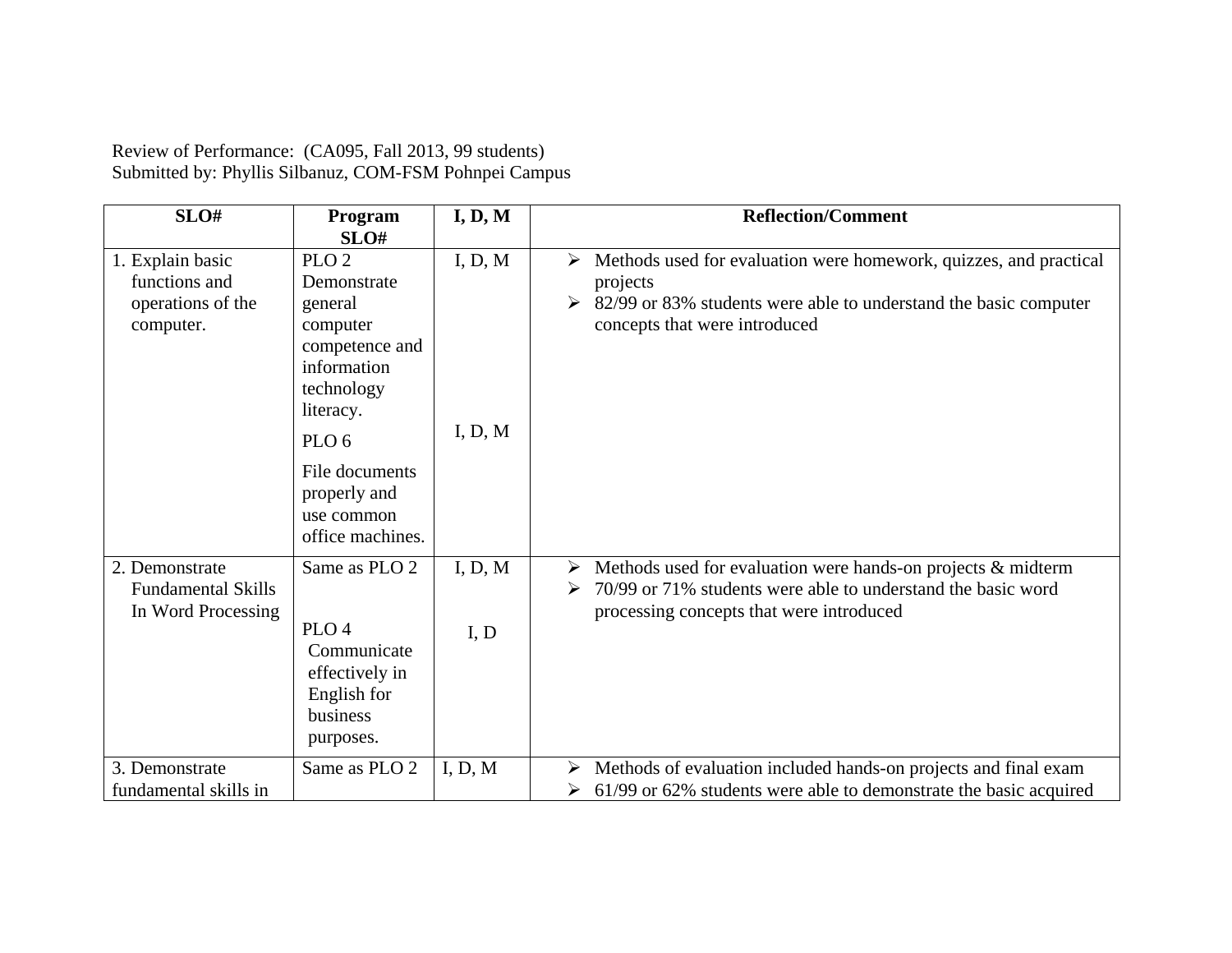| Spreadsheet.          |                               | skills in the applications.                                                       |
|-----------------------|-------------------------------|-----------------------------------------------------------------------------------|
| 4. Demonstrate        | Same as PLO 2 $\vert$ I, D, M | $\triangleright$ Methods of evaluation included working on projects, creating and |
| fundamental skills in |                               | presenting a PowerPoint presentation and final exam.                              |
| Presentation and      |                               | 70/99 or 71% students were able to demonstrate the basic acquired                 |
| Multimedia            |                               | skills in the applications.                                                       |

## **Additional observations:** None.

**Special comments:** 30/99 students didn't pass due to excessive absences and missed projects/exams.

| Courses | А  | В  |    | D  |    | <b>Total</b> |
|---------|----|----|----|----|----|--------------|
| CA095P1 | 13 | 2  | ר  | 6  | י  | 25           |
| CA095P2 | 2  |    | 11 | Э  | 2  | 25           |
| CA095P3 |    | 9  | 6  |    | 3  | 24           |
| CA095P5 |    | 5  |    | 6  |    | 25           |
| Total   | 22 | 23 | 24 | 16 | 14 | 99           |

**Recommendations:** Morning classes were more receptive to learning than afternoon classes.

Signature: Phyllis Silbanuz, Professor Date: December 19, 2013

## **Institution Learning Outcomes:**

COM-FSM graduates will demonstrate that they can:

- $X$  a. communicate effectively
- X b employ critical thinking *[& problem solving]*
- c. possess specific knowledge and skills in a major discipline or professional program of study
- X d. takes responsibility and develop skills for learning